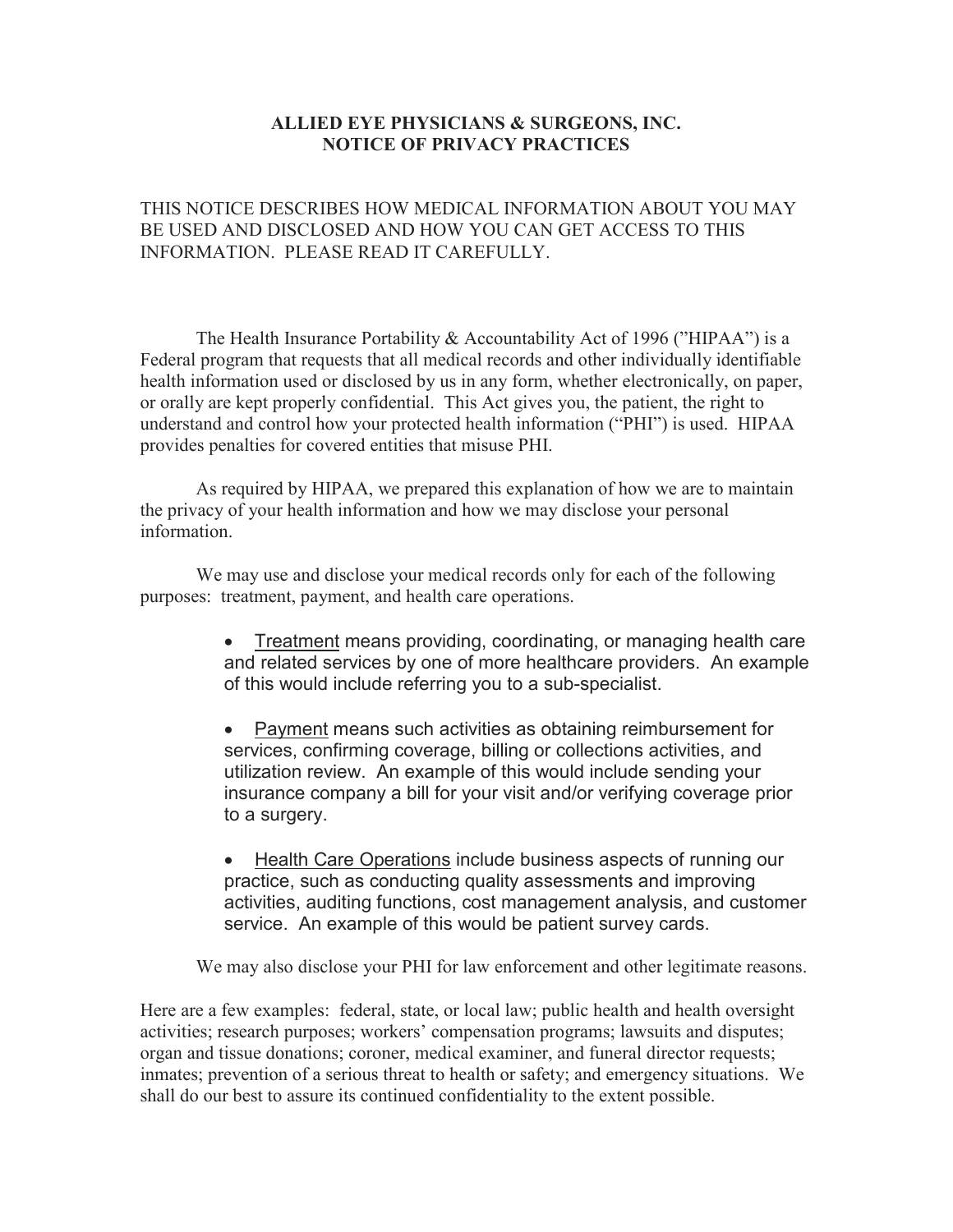We may use or disclose your PHI to outside companies that assist us in

operating our health system. These business associates contract with us to keep any PHI received from us or created on our behalf confidential in the same way we do.

We may create and distribute de-identified health information by removing all reference to individually identifiable information, such as for research.

 We may contact you by phone, by secure email, or in writing, to provide appointment reminders, information about treatment alternatives, or other health-related benefits and services that may be of interest to you. You will never receive fundraising communications from us.

The following use and disclosures of PHI will only be made pursuant to us receiving a written authorization from you:

- Uses and disclosures of your PHI for marketing purposes, including subsidized treatment and health care operations;
- Disclosures that constitute a sale of PHI under HIPAA; and
- Other uses and disclosures not described in this notice. We do not practice psychotherapy or create psychotherapy notes.

You may revoke such authorization in writing and we are required to honor and abide by that written request, except to the extent that we have already taken actions relying on your authorization.

You may have the following rights with respect to your PHI:

• The right to request restrictions on certain uses and disclosures of PHI, including those related to disclosures to family members, other relatives, close personal friends, or any other person identified by you. We are, however, not required to honor a requested restriction except in limited circumstances, which we shall explain if you ask. If we do agree to the restriction, we must abide by it unless you agree in writing to remove it.

- The right to reasonable requests to receive confidential communications of PHI by alternative means or at alternative locations.
- The right to inspect and copy your PHI via paper or our secure portal.
- The right to amend your PHI.